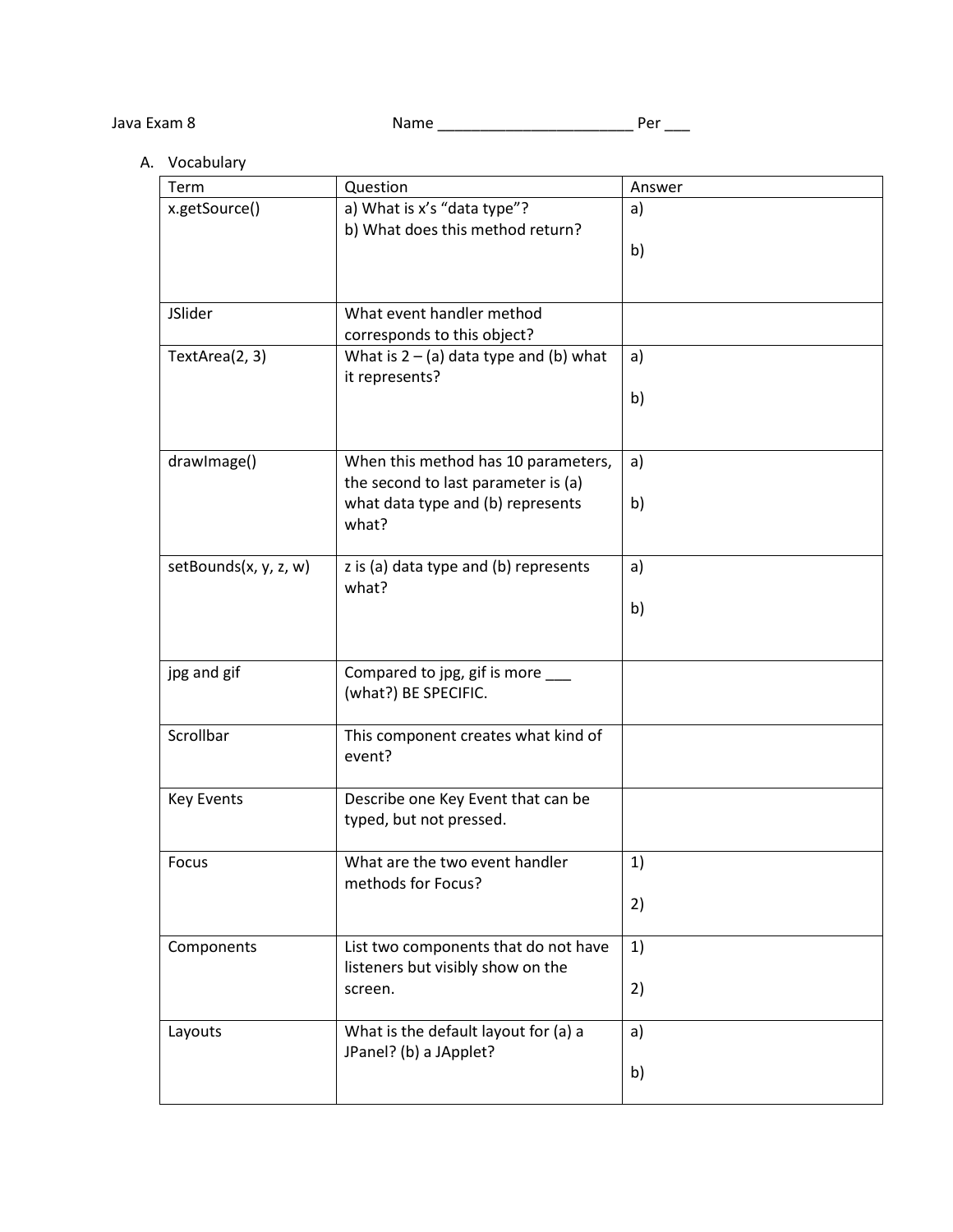## B. Reading Comprehension – Layout

Read the following programming portion for a JApplet window with width 500 pixels and height 700 pixels, and sketch the output. The program has been simplified for ease of reading for only layout information.

```
public JApp extends JApplet …{
       public void init(){
               One uno = new One();
               Two dos = new Two();
               Three tres = new Three();
               getContentPane().add(uno. BorderLayout.NORTH);
               getContentPane().add(dos. BorderLayout.SOUTH));
               getContentPane().add(tres. BorderLayout.CENTER);
       }
class One extends JPanel…{
       One(){
               setLayout(new GridLayout(1, 2));
               Four a = new Four();
               add(a);
               Four b = new Four();
               add(b);
       }
}
class Two extends JPanel…{
       Two(){
               setLayout(new GridLayout(3, 1));
               Five m = new Five();
               add(m);
               Five n = new Five();
               add(n);
               Four c = new Four();
               add(c);
       }
}
class Three extends JPanel…{
       Three(){
               JSlider js = new JSlider(1, 15, 12);
               add(js);
       }
}
class Four extends JPanel…{
       Four(){
```